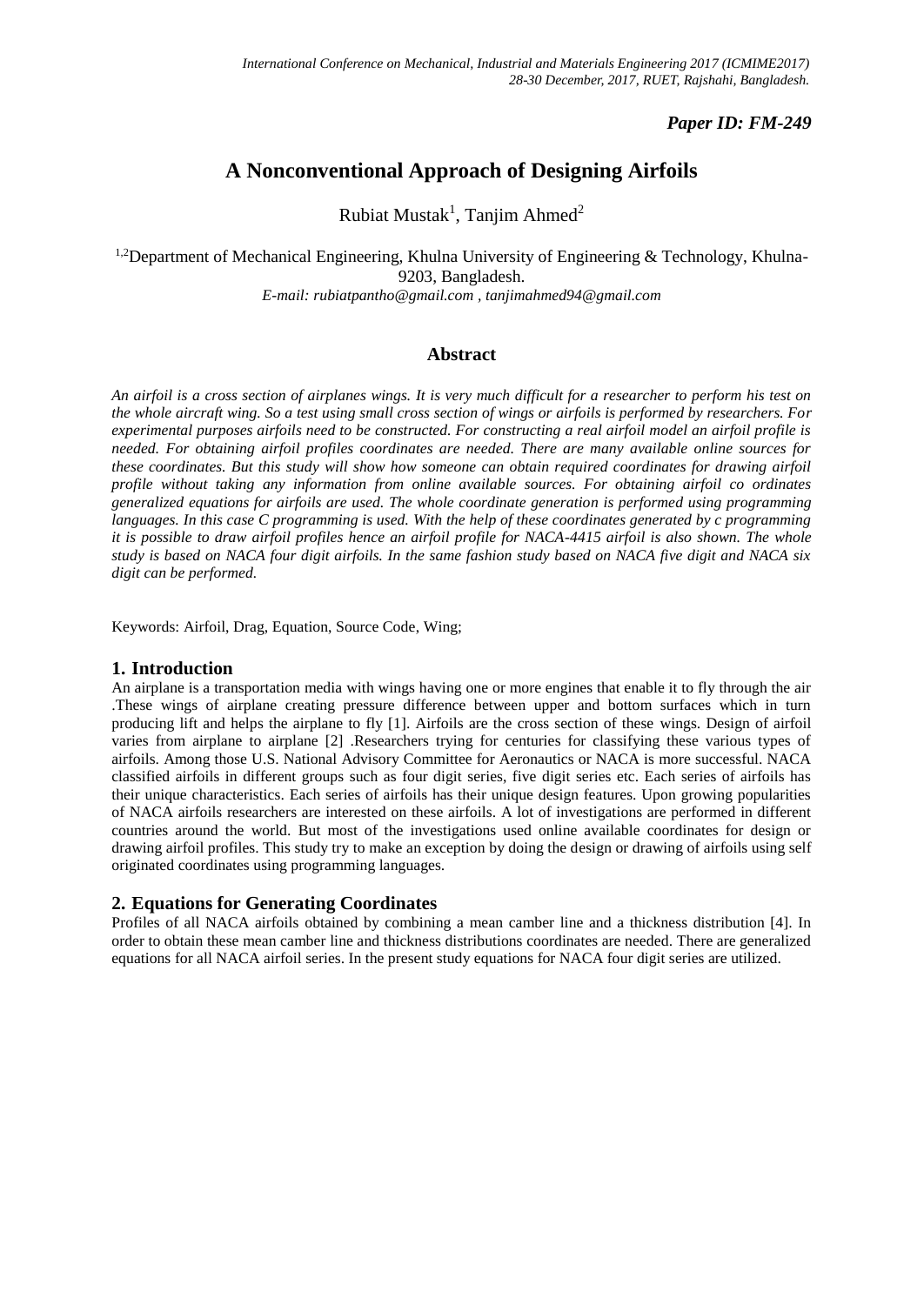

**Fig. 2.1**. A typical airfoil

The equations for coordinates above and below the line extending along the length of the airfoil is given below this can be used for determining both thickness coordinates and camber coordinates

$$
y_c = \frac{n}{r^2} (2rx - x^2) \quad \text{from } x = 0 \text{ to } x = r \tag{1}
$$

$$
y_c = \frac{n}{(1-r)^2} [(1-2r) + 2rx - x^2]
$$
from x =r to x =c (2)

Where,

 $x =$  coordinates along the chord of the airfoil.

n = highest camber in tenths of the chord.

r =position of the highest camber along the length in tenths of chord.

The thickness distribution for both direction of airfoil surface can be calculated from the following equations providing the value of q.

$$
\pm y_t = \frac{q}{0.2} \left( .2969\sqrt{x} - 0.1260x - 0.351x^2 + 0.2843x^3 - 0.1015x^4 \right)
$$
\n
$$
\text{Where}
$$
\n(3)

Where,

#### q= highest airfoil thickness in tenths of chord

After obtaining the above value and entering the values in the following equations final coordinates of upper surface  $(X_U, Y_U)$  and lower surface  $(X_L, Y_L)$  can be obtained.

$$
x_u = x - y_t \sin \theta \ y_u = y_c + y_t \cos \theta
$$
  

$$
x_L = x + y_t \sin \theta \ y_L = y_c - y_t \cos \theta
$$

Where  $\theta = \arctan \frac{dy_c}{dx}$ As  $\theta$  is very small  $\sin \theta = 0$ ,  $\cos \theta = 1$ 

Hence,  $X_U = xY_U = y_c + y_t$  $X_L=x$   $Y_L=y_c - y_t$ 

The above mentioned equations can be used for calculating the necessary coordinates for obtaining desired airfoil equations. These are generalized equations for four digit series. With the help of these equations a generalized source code is designed.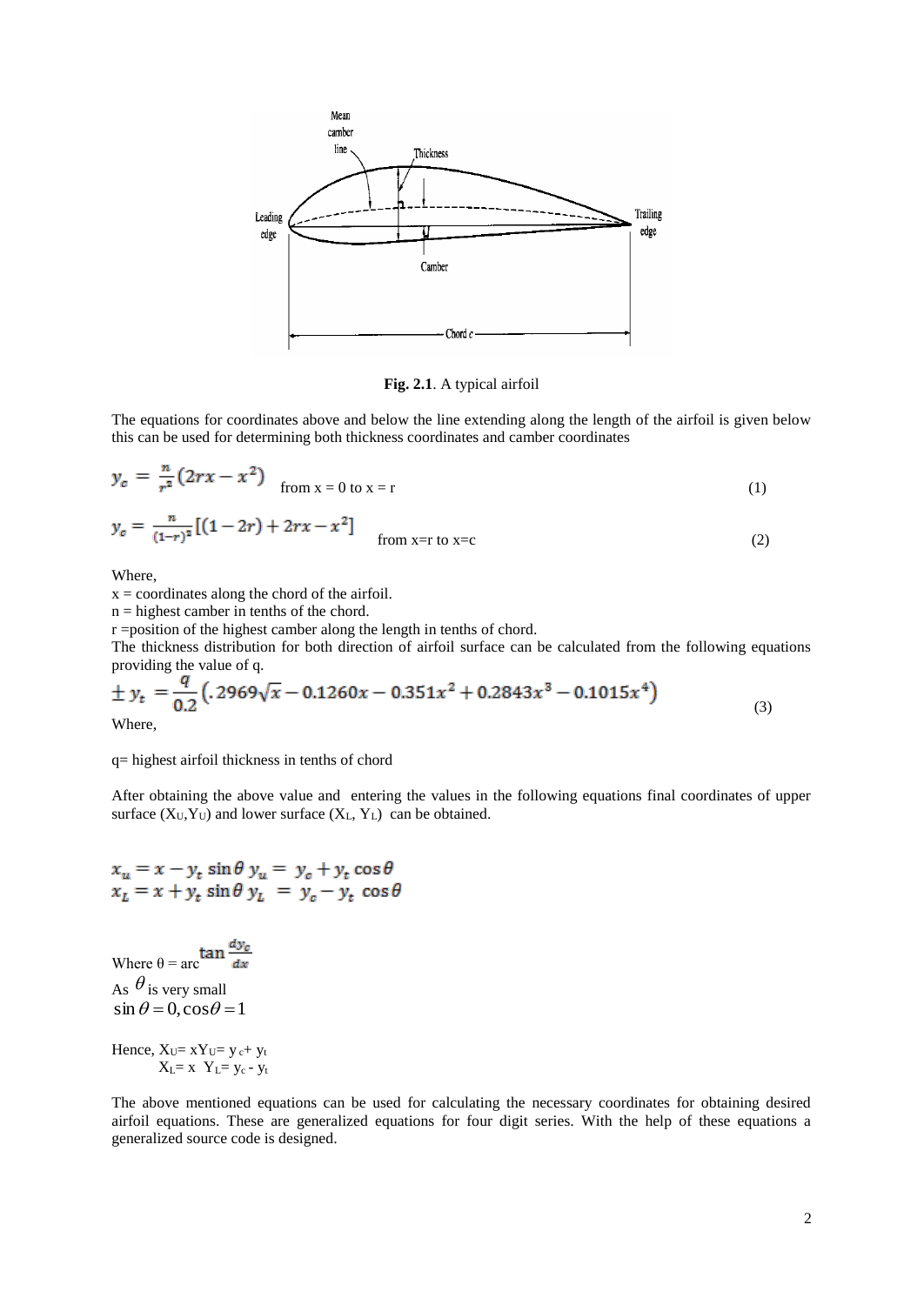### **3. Source Code for Generating Coordinates**

The Using the generalized equations for four digit series a generalized source code is designed. This source code can be written in any programming languages and can be used for all four digit series airfoils. Here the c compiler is choosen.

```
#include<stdio.h>
#include<conio.h>
\#include<math h>void main()
{
   float yt[2000],yc[2000],yu[2000],yl[2000],xu[2000],xl[2000],t,x[2000],m,p,c,n;
   int f,k;
   printf("please enter the chord length:");
  scanf("%f".&c);
   printf("\n please enter the maximum camber:");
   scanf("%f",&m);
   printf("\n please enter the position of camber from leading edge:");
   scanf("%f",&p);
   printf("\n please enter maximum thickness:");
  scanf("%f", &t);
   printf("How many coordinates you want to generate for drawing profile \n note that:the more coordinates the 
smoother the profile is?");
   scanf("%f",&n);
   printf("The obtained Coordinate of mean camber line are While thickness is:");
  for(f=0; f<=n; f++){x[0]=0;}x[f+1]=x[f]+c/n;for(f=1; f<=n; f++)\{printf("\nx[%d]=%f",f,x[f]) ;
  if(x[f] \leq p) {
  yc[f]=(m/(p*p))*(2*p*x[f]-x[f]*x[f]);if(x[f]>p) {
      yc[f]=(m/((1-p)*(1-p)))*(1-2*p+2*p*x[f]-x[f]*x[f]);
 }
   printf("\tyc[%d]=%f",f,yc[f]);
   yt[f]=5*t*(.2969*(sqrt(x[f]))-.1260*x[f]-0.3516*x[f]*x[f]+0.2843*x[f]*x[f]*x[f]-
0.1015*x[f]*x[f]*x[f]*x[f];printf("\t\tyt[%d]=%f",f,yt[f]);
  xu[f]=x[f]; yu[f]=yc[f]+yt[f];
  x1[f]=x[f];y[[f]=yc[f]-yt[f];}
  printf("\n The obtained upper surface coordinates are:");
  for(f=1; f<=n; f++){print('\\nxu[%d]=%f yu[%d]=%f",f,xu[f],f,yu[f]);} printf("\n The lower surface coordinates are:");
   for(f=1; f<=n; f++) {
  printf("\nxl[%d]=%f yl[%d]=%f",f,xl[f],f,yl[f]); }
```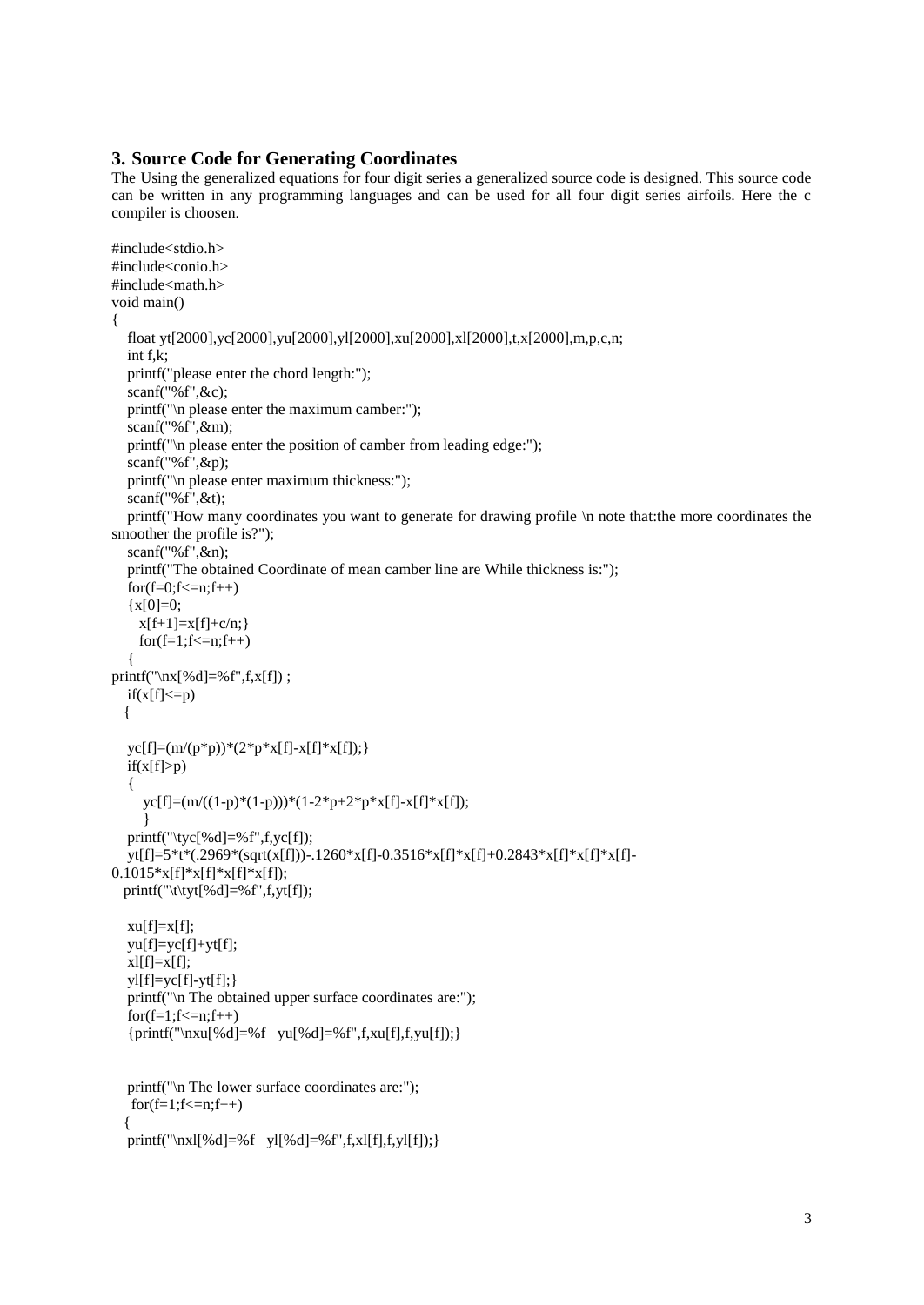The advantage of using this program is that available sources provide only a few coordinates. But using this program someone can have more coordinates than available sources. Which will results in a better airfoil profile .The more points the more smooth profile.

After running the program in code block following windows will appear:



**Fig 3.1**.Picture of windows that will appear after inserting the program in the code block compiler



**Fig 3.2**.Picture of windows that will appear after running the program in the code block compiler

}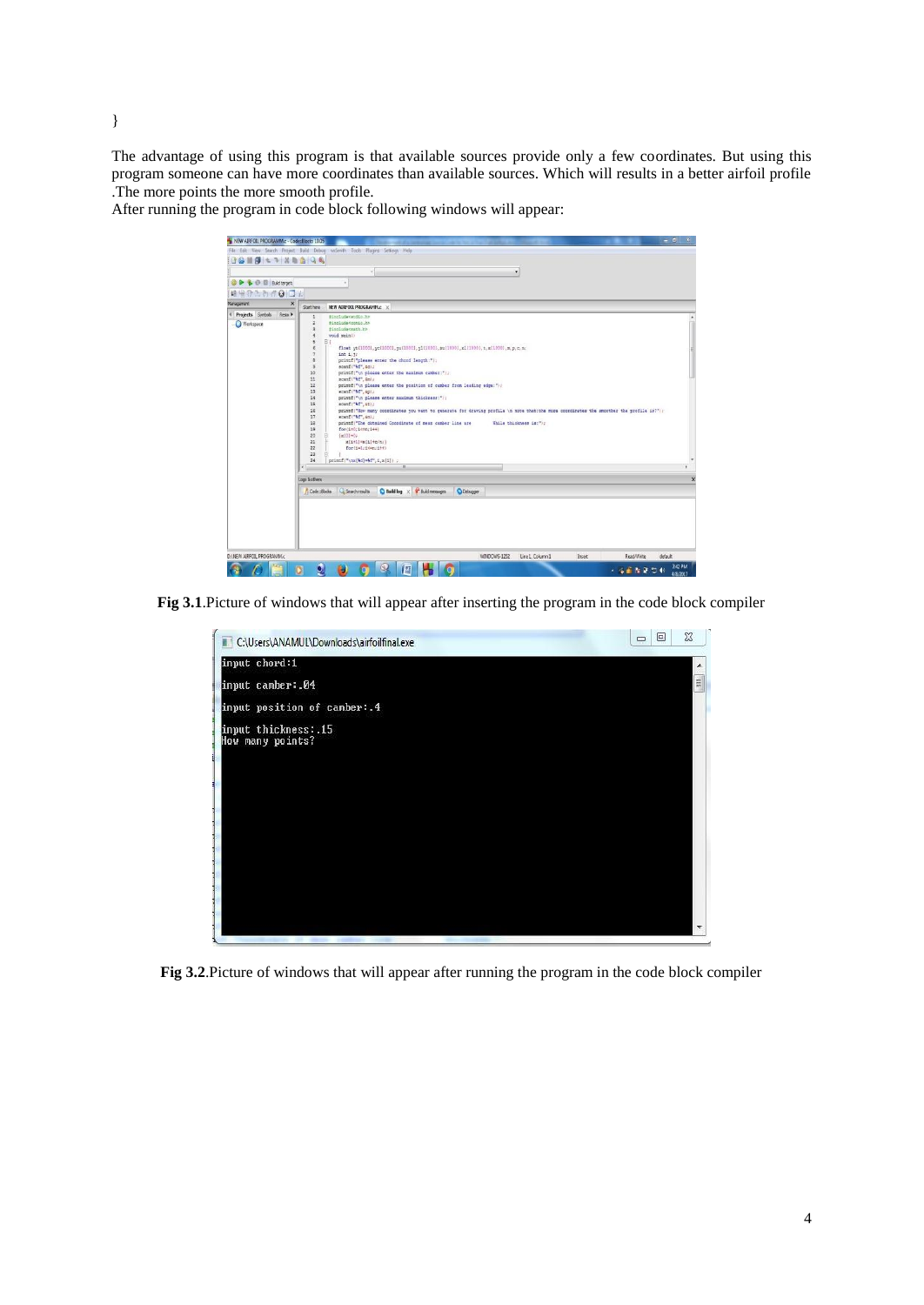| C:\Users\ANAMUL\Downloads\airfoilfinal.exe                                           |                                       |
|--------------------------------------------------------------------------------------|---------------------------------------|
| input chord:1                                                                        |                                       |
| input camber: 02                                                                     |                                       |
| input position of camber: 4                                                          |                                       |
| input thickness: 24                                                                  |                                       |
| How many points?15                                                                   |                                       |
| Coordinate of mean camber line:                                                      | thickness:                            |
| ×[1]=0.066667<br>yc [1]=0.006111                                                     | yt [1]=0.080135                       |
| x[2]=0.133333<br>$yc [2] = 0.011111$                                                 | $vt[2] = 0.103204$                    |
| × [ 3 ] =0.200000<br>$yc [3] = 0.015000$                                             | yt [3]=0.114751                       |
| ×[4]=0.266667<br>$vc[4] = 0.017778$                                                  | $vt[4]-0.119512$                      |
| ×[5]=0.333333<br>$yc[5] = 0.019444$<br>yc [6]=0.020000                               | yt [5]=0.119550                       |
| ×16 1=0.400000<br>x[7]=0.466667<br>$vc [7] = 0.019753$                               | yt [6]=0.116060<br>$vt[7] = 0.109836$ |
| × [8]=0.533333<br>yc [8]=0.019012                                                    | yt [8]=0.101438                       |
| ×191=0.600000<br>$vc [9] = 0.017778$                                                 | yt [9]=0.091267                       |
| x[10]=0.666667<br>yc [10]=0.016049                                                   | yt[10]=0.079607                       |
| x[11]=0.733333<br>yc [11]=0.013827                                                   | yt $[11] = 0.066639$                  |
| $\times$ [12]=0.800000<br>yc [12]=0.011111                                           | yt [12]=0.052462                      |
| ×[13]=0.866667<br>yc [13]=0.007901                                                   | vt[13]=0.037097                       |
| x[14]=0.933333<br>yc [14]=0.004198                                                   | yt [14]=0.020490                      |
| x[15]=1.000000<br>yc [15]=0.000000                                                   | yt [15]=0.002520                      |
| upper surface coordinate:                                                            |                                       |
| xu [1 ]=0.066667<br>yu [1]=0.086246<br>xu [2 ]=0.133333<br>$vu[2] = 0.114316$        |                                       |
| xu [3]=0.200000<br>yu[3]=0.129751                                                    |                                       |
| 0.266667/xu[4]<br>yu [4]=0.137290                                                    |                                       |
| xu [5 ] =0.333333<br>$yu[5] = 0.138995$                                              |                                       |
| xu [6 ] =0.400000<br>սս [6 ]=0.136060                                                |                                       |
| 506667 xu[7]<br>yu[7]=0.129589                                                       |                                       |
| xu[8]=0.533333<br>yu [8]=0.120450                                                    |                                       |
| xu [9 ]=0.600000<br>yu[9]=0.109045                                                   |                                       |
| 566667 xu [10]=0.<br>yu[10]=0.095656                                                 |                                       |
| xu [11 ]=0.733333<br>$vu[11] = 0.080466$<br>xu [12 ]=0.800000<br>$yu[12] = 0.063573$ |                                       |
| 7 866667 xu [13] =0.<br>$yu[13] = 0.044998$                                          |                                       |
| xu[14]=0.933333<br>yu[14]=0.024687                                                   |                                       |
| xu [15 ]=1.000000<br>yu [15]=0.002520                                                |                                       |
| lower surface coordinate:                                                            |                                       |
| x1[1]=0.066667<br>$y1[1]-0.074023$                                                   |                                       |
| x1[2]=0.133333<br>y1[2]=-0.092093                                                    |                                       |
| ×1[3]=0.200000<br>y1[3]=-0.099751                                                    |                                       |
| x1[4]=0.266667<br>ul[4]=-0.101735<br>x1[5]=0.333333<br>$y1[5]-0.100106$              |                                       |
| x1[6]=0.400000<br>y1[6]=-0.096060                                                    |                                       |
| xl[7]=0.466667<br>$y1[7] = -0.090083$                                                |                                       |
| x1[8]=0.533333<br>$y1[8]-0.082426$                                                   |                                       |
| ×1[9]=0.600000<br>$y1[9]-0.073490$                                                   |                                       |
| x1[10]=0.666667<br>vl[10]=-0.063557                                                  |                                       |
| x1[11]=0.733333<br>$v1[11] = -0.052812$                                              |                                       |
| ×1[12]=0.800000<br>y1[12]=-0.041351                                                  |                                       |
| x1[13]=0.866667<br>$v1[13]-0.029195$<br>x1[14]=0.933333<br>$y1[14]-0.016292$         |                                       |
| ×1[15]=1.000000<br>$v1[15] = -0.002520$                                              |                                       |
| Process returned 256 (0x100) execution time : 19.639 s                               |                                       |

**Fig 3.3**.Picture of windows containing results that will appear after testing the program in the code block compiler

# **4. Data tables for Generating airfoil profile**

Below some results of the above coding is shown in tabular form which will further used for generating airfoil profiles of different cross sections

| X/C              | Coordinates of mean | Thickness       |
|------------------|---------------------|-----------------|
|                  | camber line         | of airfoil      |
| $x[1]=0.066667$  | yc[1]=0.012222      | yt[1]=0.050084  |
| $x[2]=0.133333$  | yc[2]=0.022222      | yt[2]=0.064503  |
| $x[3]=0.200000$  | yc[3]=0.030000      | yt[3]=0.071719  |
| $x[4]=0.266667$  | yc[4]=0.035556      | yt[4]=0.074695  |
| $x[5]=0.333333$  | yc[5]=0.038889      | yt[5]=0.074719  |
| $x[6]=0.400000$  | yc[6]=0.040000      | yt[6]=0.072538  |
| $x[7]=0.466667$  | yc[7]=0.039506      | yt[7]=0.068648  |
| $x[8]=0.533333$  | yc[8]=0.038025      | yt[8]=0.063399  |
| $x[9]=0.600000$  | yc[9]=0.035556      | yt[9]=0.057042  |
| $x[10]=0.666667$ | yc[10]=0.032099     | yt[10]=0.049754 |

**Table-1** : Table of mean camber and thickness distribution coordinates for NACA-4415 airfoil.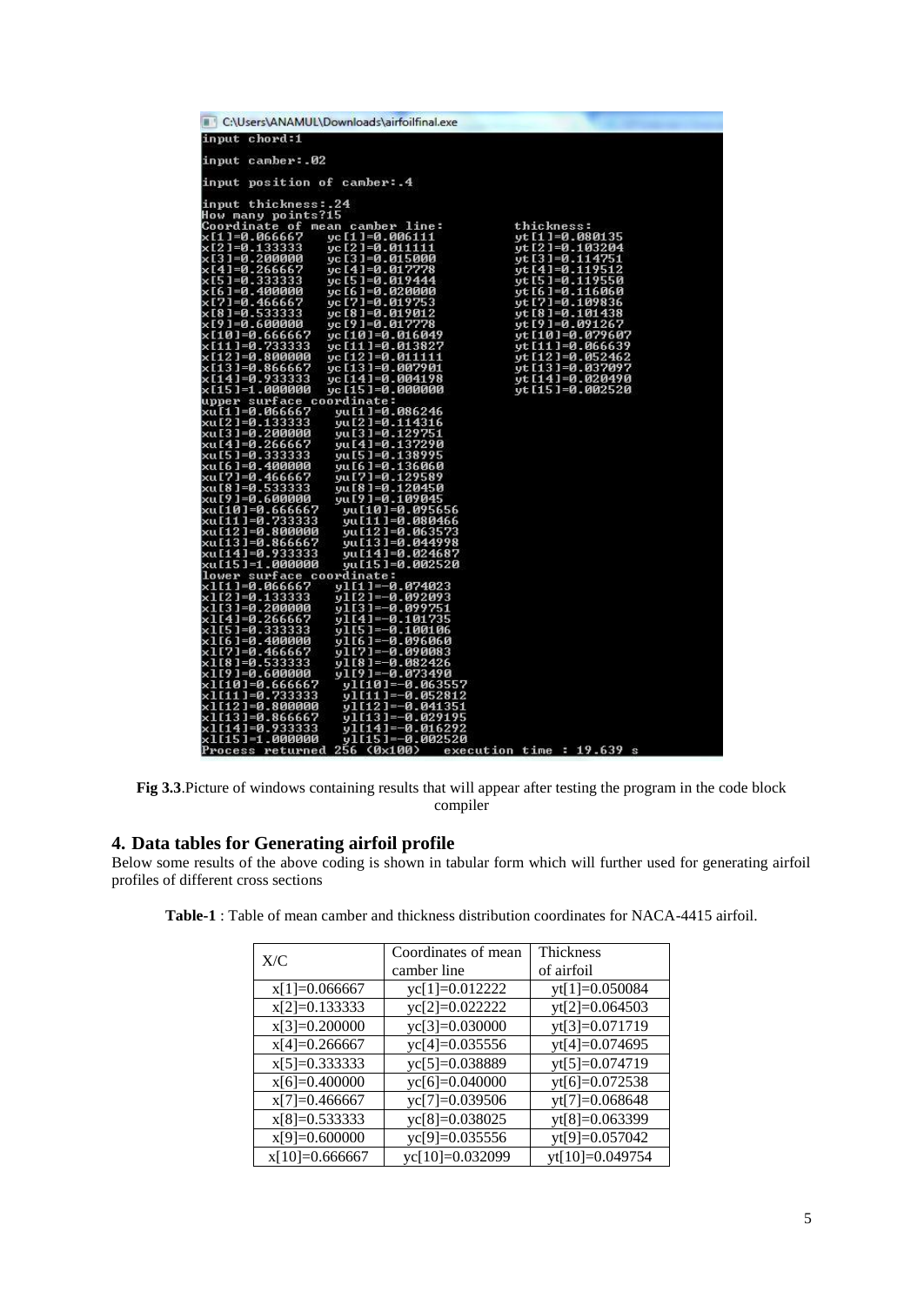| $x[11]=0.733333$ | $yc[11]=0.027654$ | yt[11]=0.041649   |
|------------------|-------------------|-------------------|
| $x[12]=0.800000$ | yc[12]=0.022222   | yt[12]=0.032789   |
| $x[13]=0.866667$ | yc[13]=0.015802   | $yt[13]=0.023185$ |
| $x[14]=0.933333$ | yc[14]=0.008395   | yt[14]=0.012806   |
| $x[15]=1.000000$ | $yc[15]=0.000000$ | $yt[15]=0.001575$ |

**Table-2** : Table of upper surface coordinates for NACA-4415 airfoil.

| X/C               | Upper Surface   |
|-------------------|-----------------|
|                   | coordinates     |
| $xu[1]=0.066667$  | yu[1]=0.062306  |
| $xu[2]=0.133333$  | yu[2]=0.086725  |
| $xu[3]=0.200000$  | yu[3]=0.101719  |
| $xu[4]=0.266667$  | yu[4]=0.110251  |
| $xu[5]=0.333333$  | yu[5]=0.113608  |
| $xu[6]=0.400000$  | yu[6]=0.112538  |
| $xu[7]=0.466667$  | yu[7]=0.108154  |
| $xu[8]=0.533333$  | yu[8]=0.101423  |
| $xu[9]=0.600000$  | yu[9]=0.092598  |
| $xu[10]=0.666667$ | yu[10]=0.081853 |
| xu[11]=0.733333   | yu[11]=0.069304 |
| xu[12]=0.800000   | yu[12]=0.055011 |
| xu[13]=0.866667   | yu[13]=0.038988 |
| xu[14]=0.933333   | yu[14]=0.021201 |
| $xu[15]=1.000000$ | yu[15]=0.001575 |

**Table-3** : Table of lower surface coordinates for NACA-4415 airfoil.

| X/C               | Lower Surface        |
|-------------------|----------------------|
|                   | Coordinates          |
| $x1[1]=0.066667$  | $v1[1]=-0.037862$    |
| $x1[2]=0.133333$  | $y1[2]=-0.042281$    |
| $x1[3]=0.200000$  | $y1[3]=-0.041719$    |
| $x1[4]=0.266667$  | $y1[4] = -0.039140$  |
| $x1[5]=0.3333333$ | $y1[5]=-0.035830$    |
| $x1[6]=0.400000$  | $v1[6]=-0.032538$    |
| $x1[7]=0.466667$  | $yI[7]=-0.029141$    |
| $x1[8]=0.533333$  | yl[8]=-0.025374      |
| $x1[9]=0.600000$  | $y1[9]=-0.021487$    |
| $x1[10]=0.666667$ | $y1[10] = -0.017655$ |
| $x1[11]=0.733333$ | $y1[11] = -0.013995$ |
| xl[12]=0.800000   | $y1[12]=0.010567$    |
| $x1[13]=0.866667$ | yl[13]=-0.007383     |
| xl[14]=0.933333   | $v1[14] = -0.004411$ |
| $x1[15]=1.000000$ | $y1[15]=-0.001575$   |

**Table-4** : Table of mean camber and thickness distribution coordinates for NACA-2412 airfoil.

| X/C            | Coordinates of<br>mean camber<br>line | Thickness<br>of airfoil |
|----------------|---------------------------------------|-------------------------|
| $x[1]=0.06666$ | $yc[1]=0.00611$                       | $yt[1]=0.040067$        |
| $x[2]=0.13333$ | $yc[2]=0.01111$                       | $yt[2]=0.051602$        |
| $x[3]=0.20000$ | yc[3]=0.01500                         | yt[3]=0.057375          |
| $x[4]=0.26666$ | yc[4]=0.01777                         | yt[4]=0.059756          |
| $x[5]=0.33333$ | yc[5]=0.01944                         | yt[5]=0.059775          |
| $x[6]=0.40000$ | yc[6]=0.02000                         | $vt[6]=0.058030$        |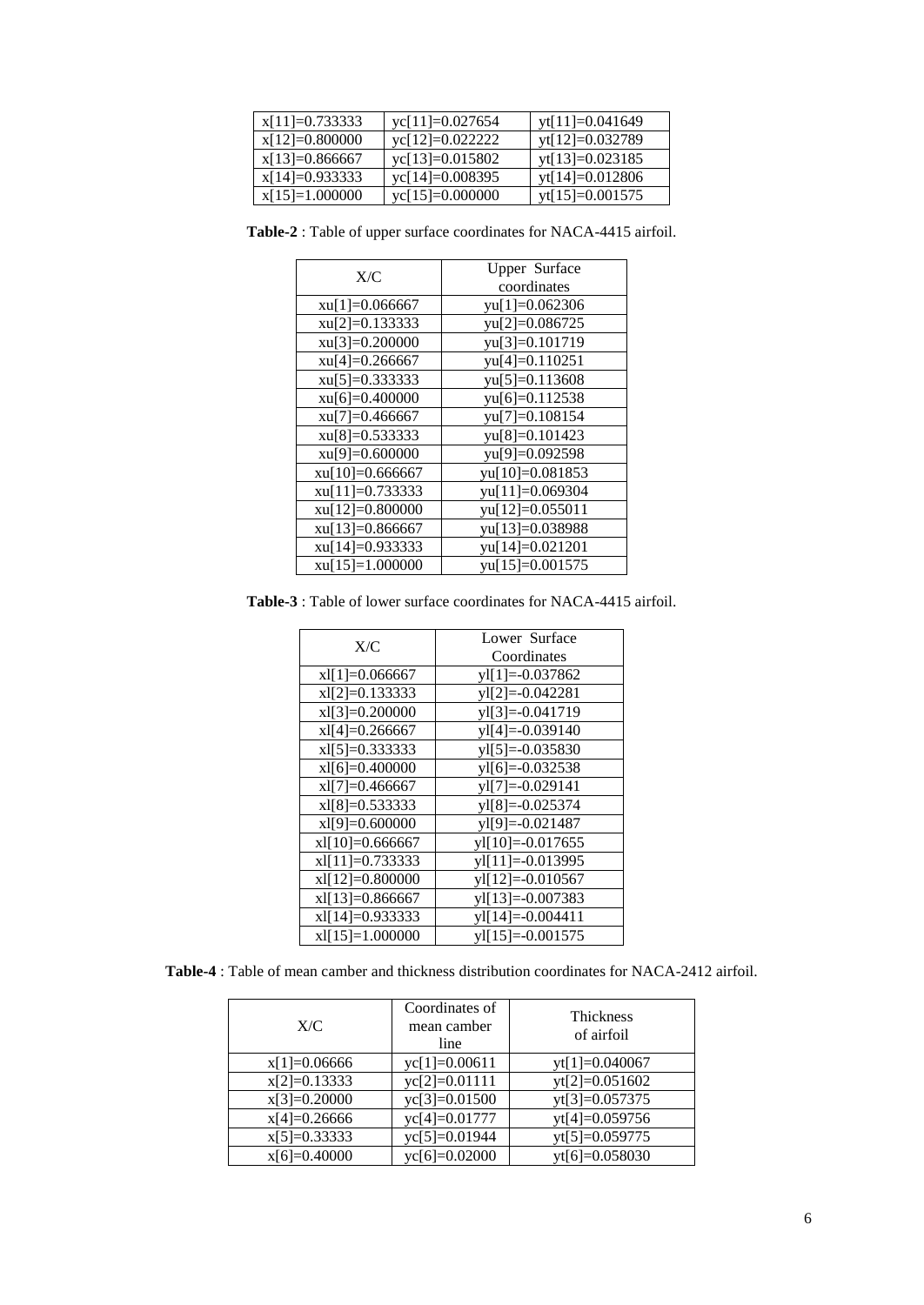| $x[7]=0.46666$ | yc[7]=0.01975          | yt[7]=0.054918    |
|----------------|------------------------|-------------------|
| $x[8]=0.53333$ | yc[8]=0.01901          | yt[8]=0.050719    |
| $x[9]=0.60000$ | yc[9]=0.01777          | yt[9]=0.045634    |
| $x[10]=0.6666$ | $yc[10]=0.0160$        | yt[10]=0.039803   |
| $x[11]=0.7333$ | yc[11]=0.0138          | yt[11]=0.033319   |
| $x[12]=0.8000$ | $yc[12]=0.0111$        | yt[12]=0.026231   |
| $x[13]=0.8666$ | yc[13]=0.0079          | yt[13]=0.018548   |
| $x[14]=0.9333$ | yc[14]=0.0041          | yt[14]=0.010245   |
| $x[15]=1.0000$ | $\text{yc}[15]=0.0000$ | $yt[15]=0.001260$ |

**Table-5** : Table of upper surface coordinates for NACA-2412 airfoil.

| yu[1]=0.046178    |
|-------------------|
| yu[2]=0.062713    |
| yu[3]=0.072375    |
| yu[4]=0.077534    |
| yu[5]=0.079220    |
| yu[6]=0.078030    |
| $yu[7]=0.074671$  |
| $yu[8]=0.069731$  |
| yu[9]=0.063411    |
| yu[10]=0.055853   |
| yu[11]=0.047147   |
| yu[12]=0.037342   |
| $yu[13]=0.026450$ |
| yu[14]=0.014442   |
| yu[15]=0.001260   |
|                   |

**Table-6** : Table of lower surface coordinates for NACA-2412 airfoil.

| X/C               | Lower Surface        |
|-------------------|----------------------|
|                   | Coordinates          |
| $x1[1]=0.066667$  | $y1[1]=-0.033956$    |
| $x1[2]=0.133333$  | yl[2]=-0.040491      |
| $x1[3]=0.200000$  | $y1[3]=-0.042375$    |
| $x1[4]=0.266667$  | $v1[4] = -0.041978$  |
| $x1[5]=0.333333$  | $y1[5] = -0.040331$  |
| $x1[6]=0.400000$  | $y1[6]=-0.038030$    |
| $x1[7]=0.466667$  | $v1[7]=-0.035165$    |
| $x1[8]=0.533333$  | $y1[8] = -0.031707$  |
| $x1[9]=0.600000$  | $y1[9]=-0.027856$    |
| $x1[10]=0.666667$ | $v1[10]=-0.023754$   |
| $x1[11]=0.733333$ | $v1[11]=-0.019492$   |
| $x1[12]=0.800000$ | $v1[12] = -0.015120$ |
| $x1[13]=0.866667$ | $y1[13]=-0.010647$   |
| $x1[14]=0.933333$ | $v1[14] = -0.006047$ |
| $x1[15]=1.000000$ | $y1[15]=-0.001260$   |

The above mentioned coordinates are used for drawing airfoil profiles. Here as an example NACA-4415 airfoil is considered. In the same manner coordinates for other four digit airfoils can be obtained from above source code and using the obtained coordinates desired profiles can be designed.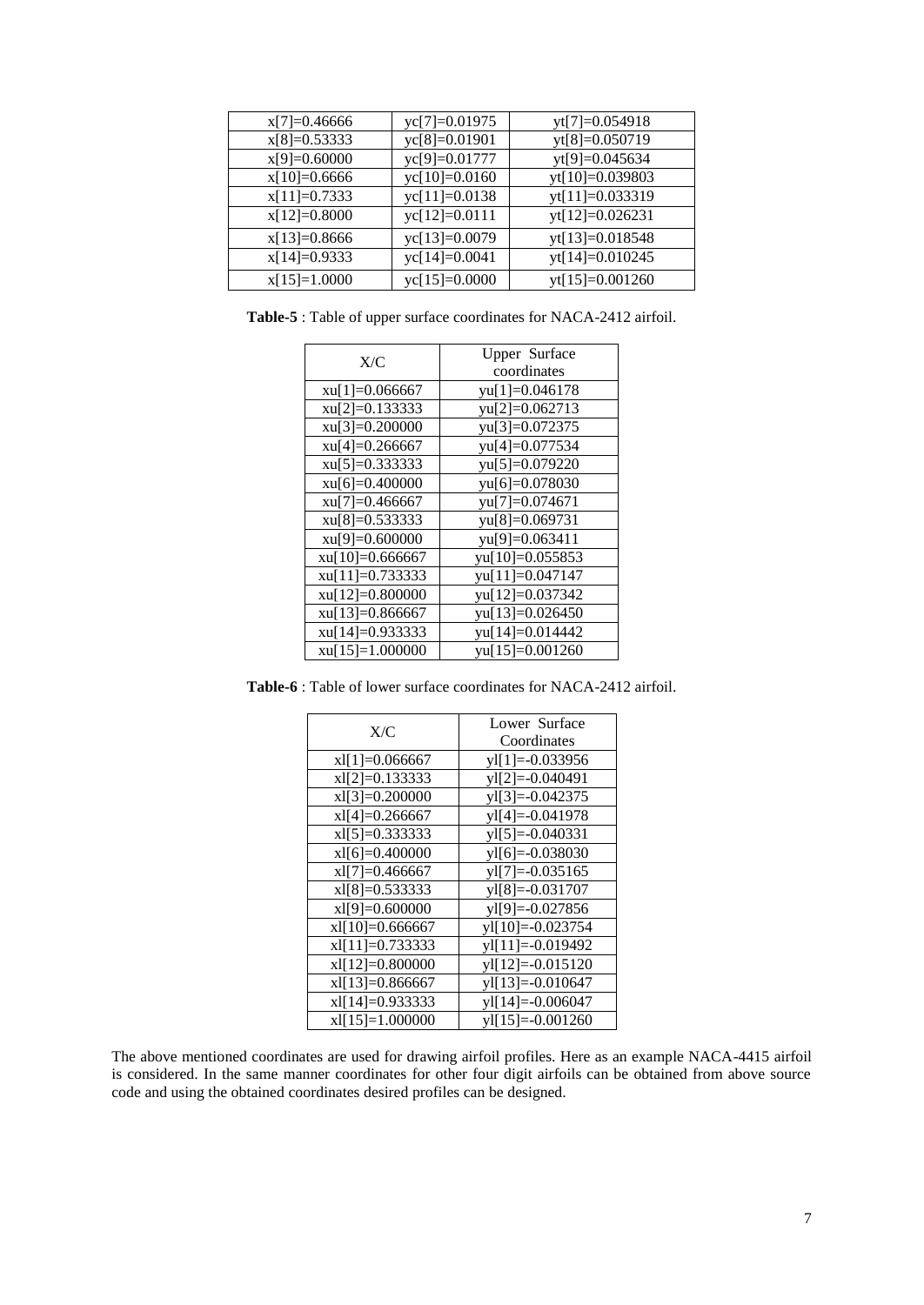#### **5. Resultant airfoil profile**

Various design softwares can be used for design purposes like autocad,solidworks etc [5]-[9]. In the present case solidworks software is considered.A comparison between the designed airfoil profile and the airfoil profile obtained from available online sources is also shown in figure.

NACA-4415 airfoil is choosed for drawing and showing airfoil profile.



**Fig 5.1**.Airfoil Profile (NACA 4415) obtained from available online sources



**Fig 5.2**.Airfoil Profile (NACA 4415) obtained from solid works using coordinates shown in the previous tables of NACA-4415.

From the above two airfoil profile it can be observed that same airfoil profile which is available in online sources can be obtained using solid works.

#### **6. Conclusions**

The detail procedure of designing the airfoil profile for NACA four digit airfoil series has been shown. Final airfoil profile can be obtained after completing some stages. Firstly ,collecting necessary equations. Secondly, write down the necessary source code for generating coordinates using any of the available programming languages. Finally, using the obtained coordinates final airfoil profile can be drawn with the help of available drawing softwares. This obtained profile now can be used for constructing the practical models.

#### **7. References**

- [1] A. Dr. P. N. Modi & Dr. S. M Seth, "Hydraulics and Fluid Mechanics Including Machines" (In SI Unit), new edition 2005-2006, Standard Book House
- [2] John D. Anderson, J.R,"Introduction to Flight Dynamics", Third Edition, Mc Graw-Hill International Editions, Aerospace Science Series
- [3] William H. Rae, Jr. & Alan pope, "Low Speed Wind Tunnel Testing", Second Edition, A Wiley Inter science Publication
- [4] Dr.M.Mashud,"Role of partially bumpy surface to control the flow separation of an airfoil", ARPN Journal of Engineering and Applied Sciences, Vol. 7, No. 5, May 2012.